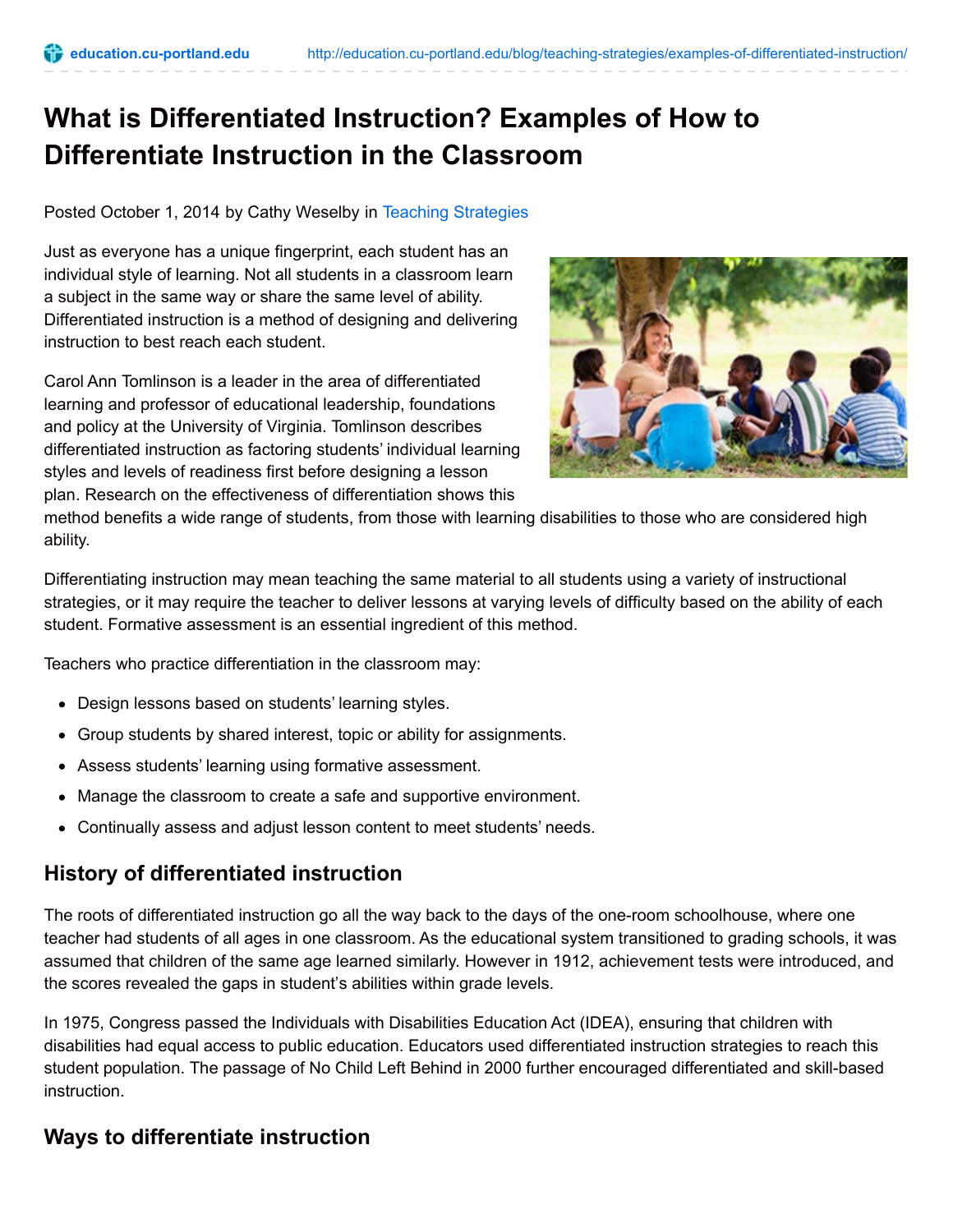It makes sense to provide different avenues of learning for students to reach the same destination. Research by educator Leslie Owen Wilson supports differentiating instruction within the classroom. Wilson found lecture is the least effective instructional strategy, with only 5 to 10 percent retention after 24 hours. Engaging in a discussion, practicing after exposure to content and teaching others are much more effective ways to ensure learning retention.

According to Tomlinson, teachers can differentiate instruction through four ways: 1) content, 2) process, 3) product, and 4) learning environment.

## **1. Content**

Fundamental lesson content should cover the standards of learning set by the school district or state educational standards. Some students in a class may be completely unfamiliar with the concepts in a lesson, some students may have partial mastery, and some students may already be familiar with the content before the lesson begins.

The teacher may differentiate the content by designing activities for groups of students that cover various levels of Bloom's Taxonomy (a classification of levels of intellectual behavior going from lower-order thinking skills to higherorder thinking skills). The six levels are: remembering, understanding, applying, analyzing, evaluating and creating.

Students who are unfamiliar with a lesson may be required to complete tasks on the lower levels: remembering and understanding. Students with some mastery may be asked to apply and analyze the content, and students who have high levels of mastery may be asked to complete tasks in the areas of evaluating and creating.

Examples of differentiating activities:

- Match vocabulary words to definitions.
- Read a passage of text and answer related questions.
- Think of a situation that happened to a character in the story and a different outcome.
- Differentiate fact from opinion in the story.
- Identify an author's position and provide evidence to support this viewpoint.
- Create a PowerPoint presentation summarizing the lesson.

#### **2. Process**

Each student has a preferred learning style, and successful differentiation includes delivering the material to each style: visual, auditory and kinesthetic and through words. Not all students require the same amount of support from the teacher, and students could choose to work in pairs, small groups or individually. While some students may benefit from one-on-one interaction with a teacher or classroom aide, others may be able to progress by themselves. Teachers can enhance student learning by offering support based on individual needs.

Examples of differentiating the process:

- Provide textbooks for visual and word learners.
- Allow auditory learners to listen to audio books.
- Give kinesthetic learners the opportunity to complete an interactive assignment online.

## **3. Product**

The product is what the student creates at the end of the lesson to demonstrate the mastery of the content. This can be in the form of tests, projects, reports or other activities. Teachers may assign students to complete activities that show mastery of an educational concept in a way the student prefers, based on learning style.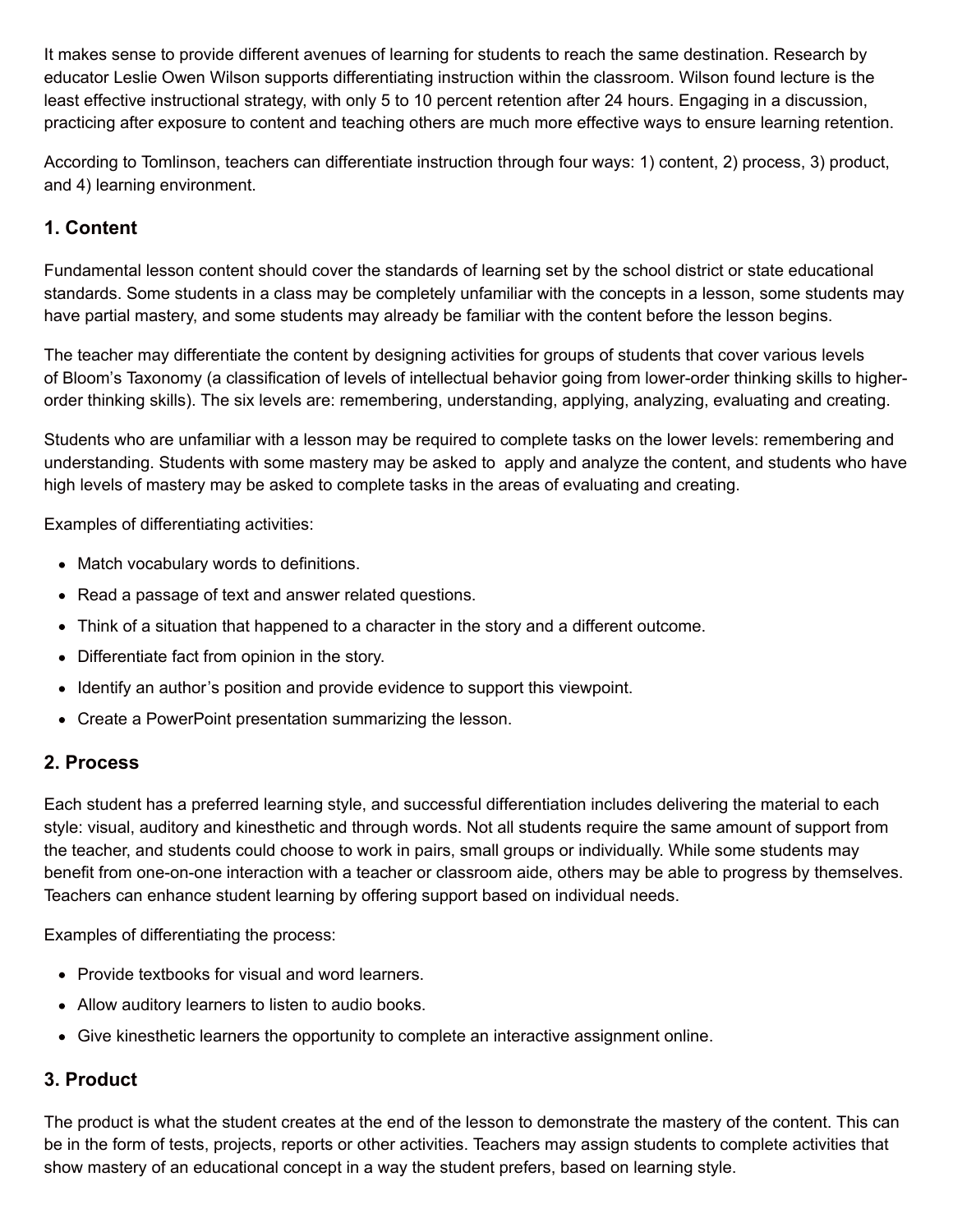Examples of differentiating the end product:

- Read and write learners write a book report.
- Visual learners create a graphic organizer of the story.
- Auditory learners give an oral report.
- Kinesthetic learners build a diorama illustrating the story.

### **4. Learning environment**

The conditions for optimal learning include both physical and psychological elements. A flexible classroom layout is key, incorporating various types of furniture and arrangements to support both individual and group work. Psychologically speaking, teachers should use classroom management techniques that support a safe and supportive learning environment.

Examples of differentiating the environment:

- Break some students into reading groups to discuss the assignment.
- Allow students to read individually if preferred.
- Research shows differentiated instruction is effective for high-ability students as well as students with mild to severe disabilities.
- When students are given more options on how they can learn material, they take on more responsibility for their own learning.
- Students appear to be more engaged in learning, and there are reportedly fewer discipline problems in classrooms where teachers provide differentiated lessons.
- Differentiated instruction requires more work during lesson planning, and many teachers struggle to find the extra time in their schedule.
- The learning curve can be steep and some schools lack professional development resources.

# **Pros and cons of differentiated instruction**

#### **Pros**

- Research shows differentiated instruction is effective for high-ability students as well as students with mild to severe disabilities.
- When students are given more options on how they can learn material, they take on more responsibility for their own learning.
- Students appear to be more engaged in learning, and there are reportedly fewer discipline problems in classrooms where teachers provide differentiated lessons.

#### **Cons**

- Differentiated instruction requires more work during lesson planning, and many teachers struggle to find the extra time in their schedule.
- The learning curve can be steep and some schools lack professional development resources.
- Critics argue there isn't enough research to support the benefits of differentiated instruction outweighing the added prep time.